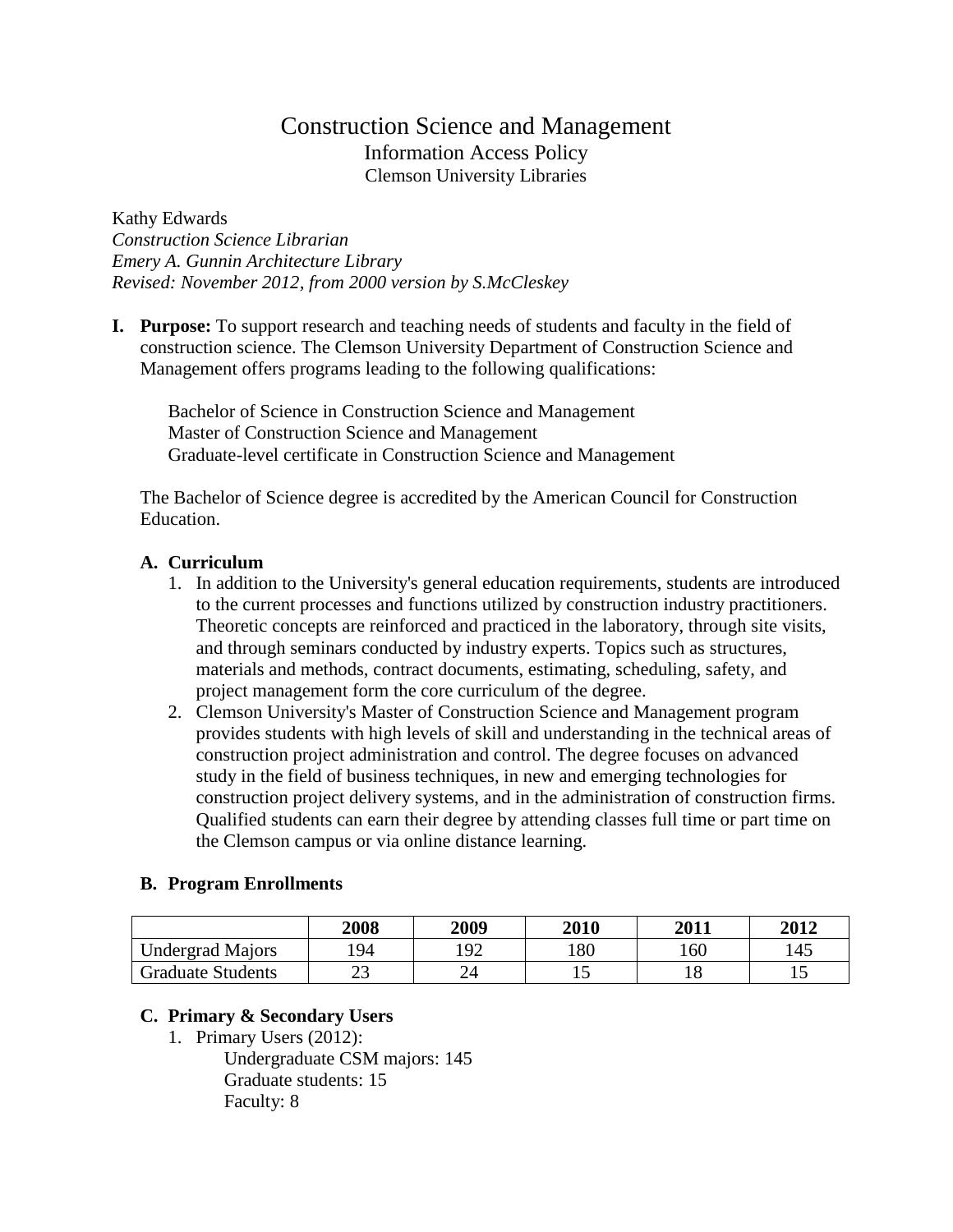### 2. Secondary Users

Other Clemson students, faculty, and staff Professional constructors Courtesy patrons involved in building

# **II. Scope of In-House Collection**

Materials are purchased for the construction collection to support academic classes offered by the Department of Construction Science and Management at Clemson University (See Appendix).

The construction collection is housed in the Gunnin Architecture Library. Materials for the circulating collection (other than government documents) and Reference materials will be evaluated and selected by the Construction Science & Management Librarian. The Construction Science & Management Librarian may also recommend resources for the Main Library's reference collection and the Clemson Libraries database/e-resource collection.

# **A. Format Guidelines**

Collection development will focus on acquiring (through purchase, subscription or license) curriculum-relevant content in the available format that best suits the needs of the resource's primary users. Formats may be either print or digital. Digital resources may be online or on physical media such as DVDs.

# **B. Language Guidelines**

The vast majority of materials purchased should be written in the English language.

# **C. Geographical Guidelines**

Collection efforts will emphasize materials related to American and European construction. Relevant and significant materials on global trends and developments in the construction industry will also be collected.

### **D. Chronological Guidelines**

Selections will focus on current, up-to-date information. Certain important materials on the history of technology will be selected.

# **E. Publication Date Guidelines**

The selector will purchase books/resources published within the last two years. Exceptions: books requested by faculty members or books highly recommended in a review source.

# **F. Types of Materials Included**

- 1. Monographs: Monographs on a single subject will be selected for the general collection as budget allows.
- 2. Collections of essays on relevant topics will be selected as budget allows.
- 3. Career guidance materials: Career guides and job-seeking books for construction students will be purchased for the reference collection.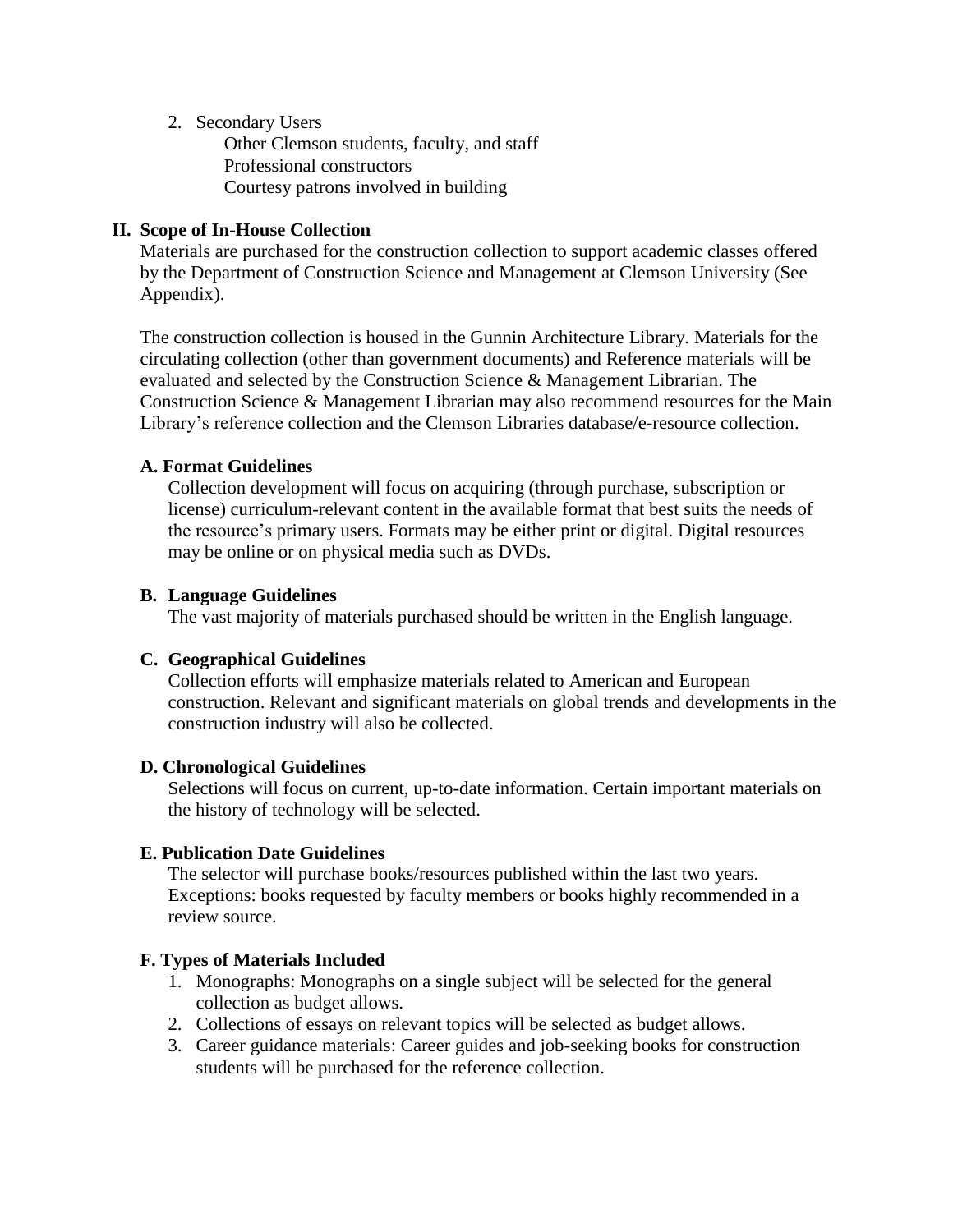- 4. Databases: Electronic databases that can be used to locate journal articles and other publications for research in construction, including standards, and in construction management (in alphabetical order):
	- a. Applied Science & Technology Full Text
	- b. ASCE Research Library
	- c. ASTM Digital Library
	- d. ASTM Standards
	- e. Avery Index to Architectural Periodicals
	- f. Business Source Complete
	- g. CRCnetBASE Resource Center
	- h. Engineering Index/Compendex
	- i. ICONDA (International Construction Database)
	- j. IEEE Xplore Digital Library
	- k. Knovel Science and Technology Collection
	- l. ScienceDirect
	- m. SpringerLink
	- n. TRID Online
- 5. Cost data resources: Purchased for the Reference collection. Most recently superseded editions of some titles are rotated to the circulating collection. Noncirculating software versions are also acquired for the media collection.
- 6. Dictionaries: Purchased for the Reference collection. No effort is made to collect dictionaries for the circulating collection.
- 7. Directories: Purchased for the Reference collection. No effort is made to collect directories for the circulating collection.
- 8. Encyclopedias: New editions and new titles will be purchased for the Reference collection.
- 9. Journals: Every effort will be made to preserve the current journal collection and to add new titles as funds allow. Evaluation tools such as faculty surveys and interlibrary loan activity will be used to identify core journals and faculty favorites to ensure they remain in the collection. A special effort will be made to acquire or retain journals for which faculty members serve as editors or members of editorial boards. Electronic format will be preferred over print when both formats are available, as budget allows.
- 10. Theses and Dissertations: The Graduate School requires that all theses and dissertations be submitted in electronic format. These are made available online. The majority of theses and dissertations written at other universities should be obtained through Interlibrary Loan.

# **G. Types of Materials Excluded**

Textbooks: Textbooks that are used in classes taught at Clemson University will not be purchased. Other textbooks may be purchased if they support the construction curriculum.

# **H. List of Journals**

There is no core list of journals for construction science from the American Council for Construction Education or any other body. Some key journals received by Clemson are: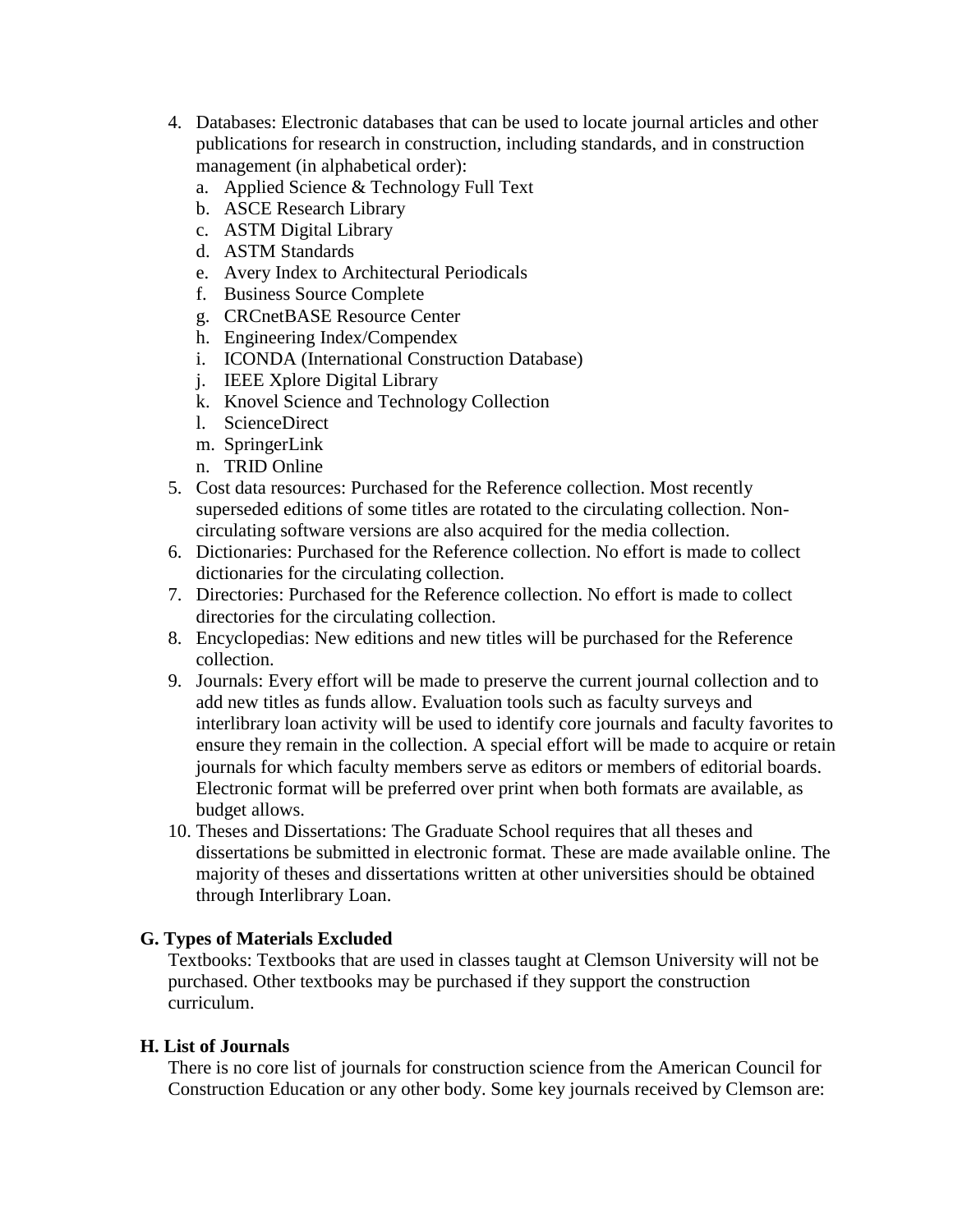Architects' journal Architectural lighting Builder Building design and construction Building research and information Construction manager Construction review Construction specifier **Constructor** Dixie contractor Energy and buildings ENR Lighting design and application Mid-west contractor Modern steel construction NFPA journal Old-house journal Taunton's fine woodworking

# **III. Collection Analysis by Subject**

# **A. Library of Congress Call Number Ranges and Subject Headings**

| <b>Subject Heading/Description</b>                                                           |
|----------------------------------------------------------------------------------------------|
|                                                                                              |
| Construction industry                                                                        |
| Building construction                                                                        |
| Architectural engineering. Structural engineering of buildings                               |
| Construction equipment in building                                                           |
| Systems of building construction. Including fireproof construction,<br>concrete construction |
| Details in building design and construction. Including walls, roofs                          |
| Maintenance and repair                                                                       |
| Buildings: Construction with reference to use. Including public                              |
| buildings, dwellings                                                                         |
| Construction by phase of the work (Building trades)                                          |
| Environmental engineering of buildings. Sanitary engineering of                              |
| buildings                                                                                    |
| Plumbing and pipefitting                                                                     |
| Heating and ventilation. Air conditioning                                                    |
| Illumination. Lighting                                                                       |
| Decoration and decorative furnishings                                                        |
| Protection of buildings. Including protection from dampness, fire,<br>burglary               |
|                                                                                              |

# **B. Level of Collecting**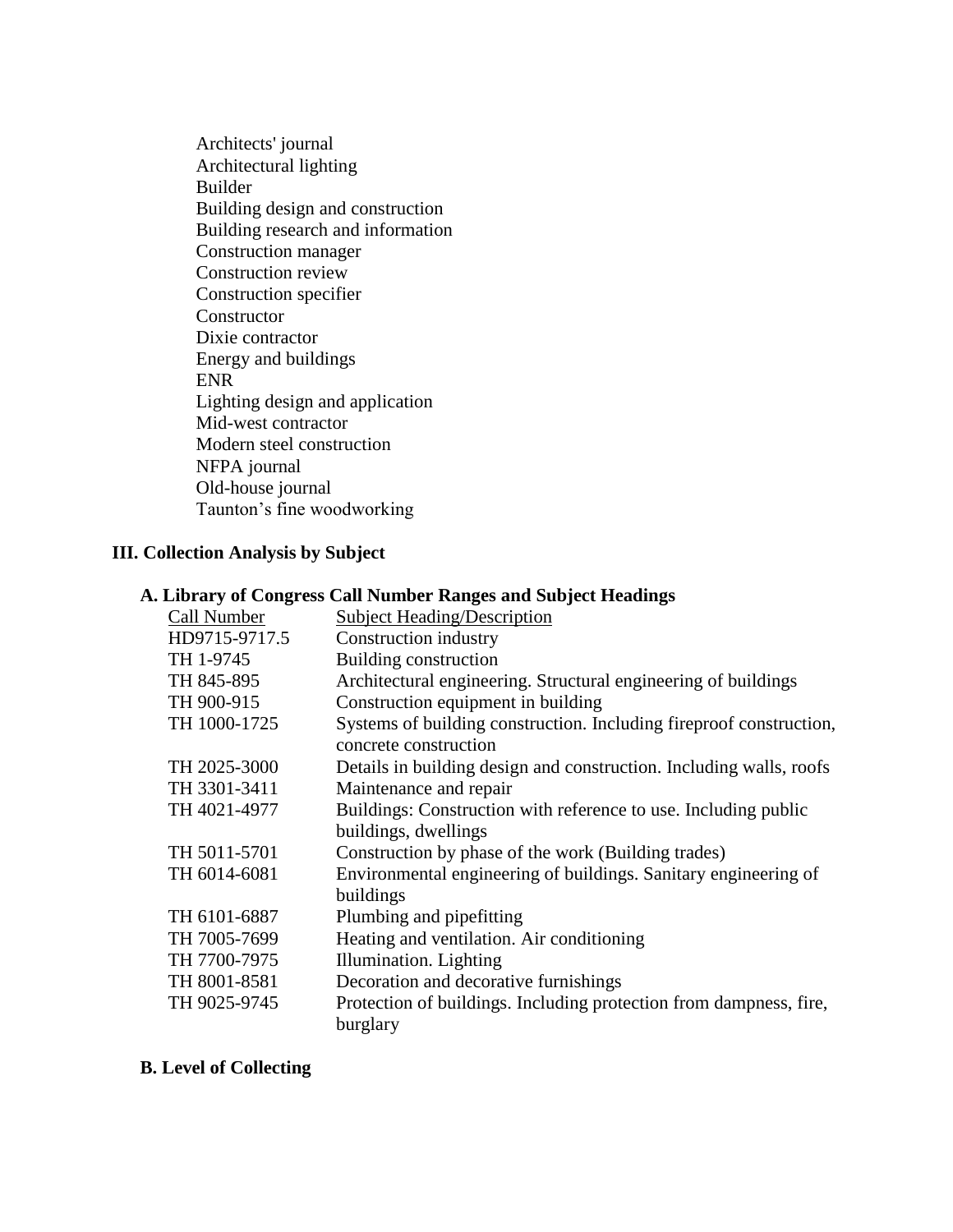Approximately 75% of the books ordered for the construction collection should support the undergraduate curriculum. Titles should be reviewed on an individual basis, and the selector should determine which courses the book will support. Since many courses are offered at the both the 300/400 and 600 levels, both undergraduate and graduate students will benefit from books selected for these subjects.

#### **IV. Access to Information not On-Site/Licensed by Clemson Libraries**

#### **A. Interlibrary Loan & PASCAL**

The primary access points for books, journals, and other types of publications not owned or accessible by the Libraries will be Interlibrary Loan and the South Carolina academic libraries consortium, PASCAL. These services are free to Clemson University students, faculty, and staff. These services are not available to the general public.

#### **B. Ingenta**

This service enables Clemson faculty, students, and staff to access full-text online articles that the Clemson Libraries do not own and that are not available from PASCAL partners or via interlibrary loan. Ingenta has limited coverage and a price cap per article.

#### **C. Full-text Databases**

Many of the databases offered through PASCAL and State of South Carolina DISCUS licenses include full-text journal and magazine articles and other information resources.

### **V. Selection Tools**

### **A. Book Review & Notification Sources**

Choice Reviews Online GOBI Notifications

#### **B. Approval Plans**

Approval plans for books and notification slips are arranged with Yankee Book Peddler (as authorized by the Acquisitions Branch Head) to ensure acquisition/notification of titles that fit the needs of the library's circulating collection. There is currently no approval plan for construction materials.

#### **C. Publisher's Catalogs & Web Pages**

A few publishers that offer titles on construction topics include: McGraw-Hill RSMeans E & FN Spon Sweet's Group Wiley

#### **D. Faculty requests and recommendations**

Faculty recommendations will be solicited at the start of each semester. Requests will be accepted at any time and expedited, if needed.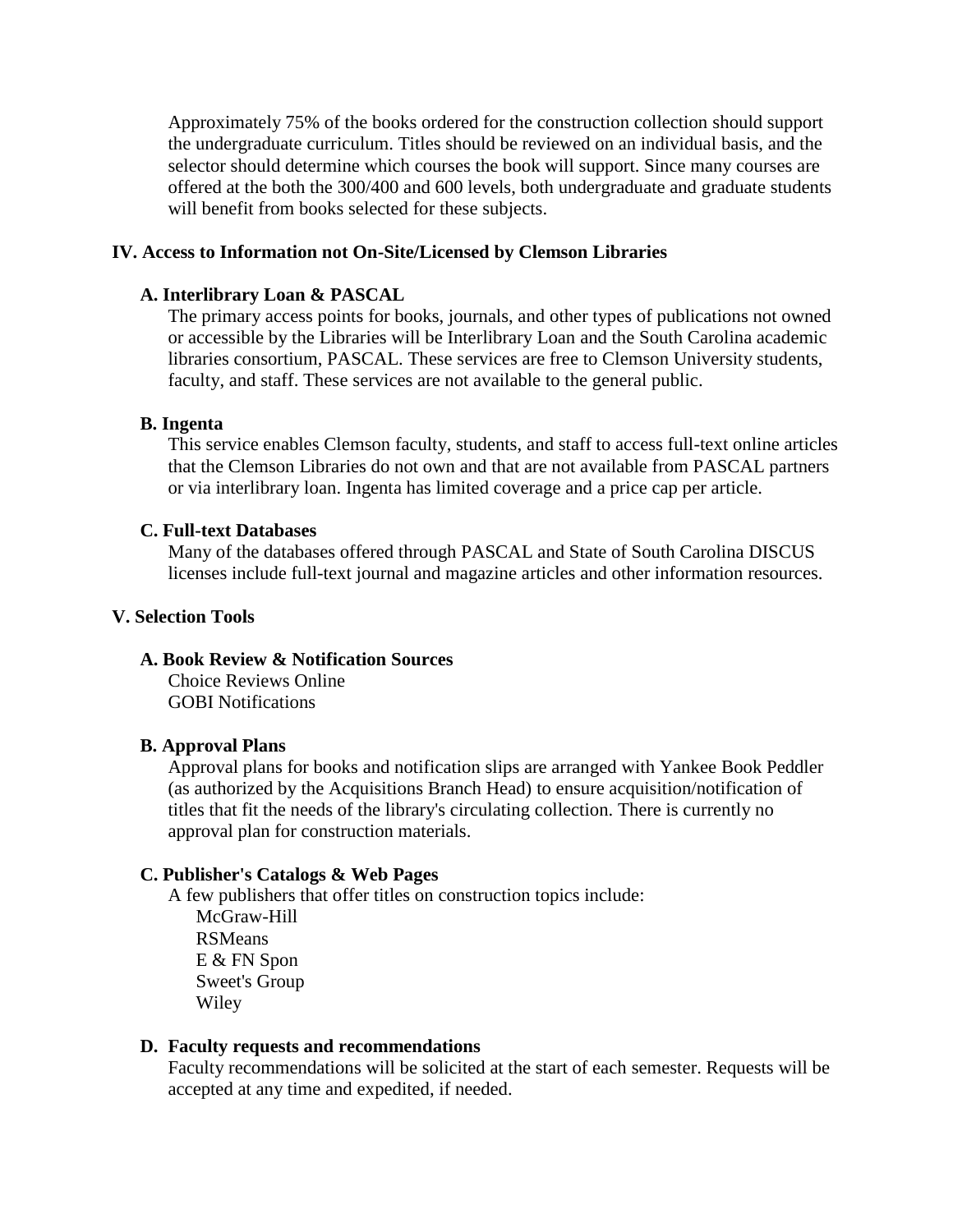### **E. Weeding Guidelines**

The initial phase of weeding of books relating to construction will focus on removing books published prior to 1990 that have not circulated. Because of the need to maintain books for historical research, it is occasionally important to keep copies of older books, even if they have never circulated. They receive some in-house use, and future projects may involve their use.

# **VI. Collection Assessment & Planning**

# **A. Qualitative Measures**

1. Clemson Benchmark Institutions Auburn Georgia Tech Texas A&M Virginia Tech North Carolina State

2. User Surveys

Surveys should be conducted to determine how construction students and faculty perceive the collection and to determine what they think is weak/strong about the collection. Surveys could also be used to find out what resources/services users would like added and if there are any they could do without.

### **B. Quantitative Measures**

1. Interlibrary loan statistics

2. Circulation statistics for materials in the call number range listed in III.A

### **Appendix: Construction Science & Management Courses offered at Clemson University**

### UNDERGRADUATE

CSM 100 Introduction to Construction Science & Management CSM 150 Construction Problem Solving CSM 201 Structures I CSM 202 Structures II CSM 203 Materials and Methods of Construction I CSM 204 Contract Documents CSM 205 Materials and Methods of Construction II CSM 303 Soils and Foundations CSM 304 Environmental Systems I CSM 305 Environmental Systems II CSM 351 Construction Estimating CSM 352 Construction Scheduling CSM 353 Construction Estimating II CSM 411 Safety in Building Construction CSM 420 Highway Construction and Contracting CSM 450 Construction Internship